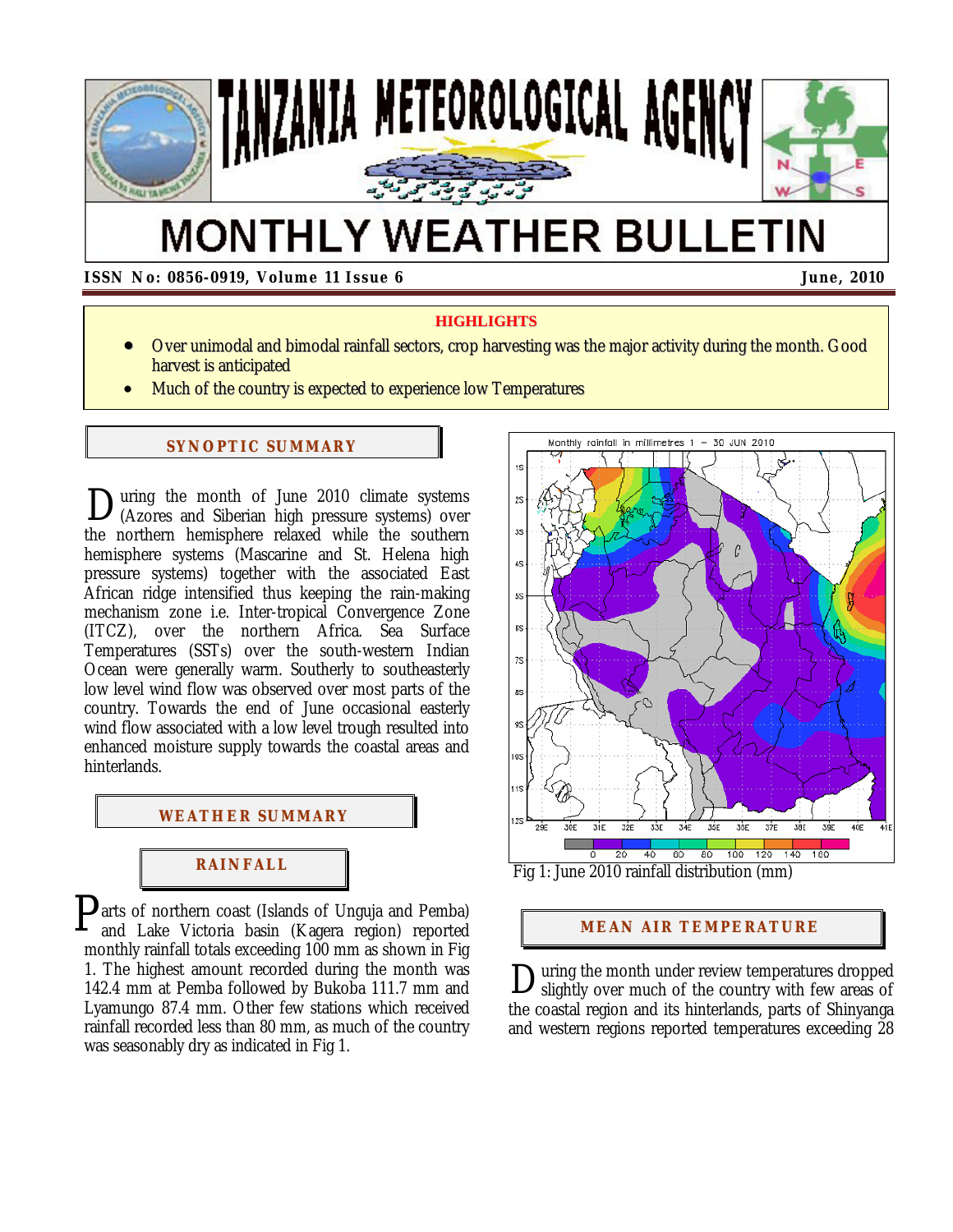

Longitude (°E) **Fig2A**: June 2010 Mean Maximum Temperature (°C)

Mean maximum air temperatures records ranged between 24ºC and 30ºC. The highest absolute maximum temperature of 31°C was recorded at Dar es Salaam during the first dekad of the month and at Kigoma during the third dekad. The lowest mean maximum temperature value of 22°C was recorded at Lyamungo and Arusha station over the northeastern highlands.



**Fig 2B:** June 2010 Mean Minimum Temperature (°C)

Mean minimum air temperatures recorded ranged from 10ºC to 24ºC as shown in Fig 2B. The lowest value of mean minimum temperatures

recorded was 8 °C at Mbeya over the southwestern highlands while the highest value of 25°C was reported at Pemba in the northern coast.

### **MEAN SUNSHINE HOURS**

unshine duration records across the country during Sunshine duration records across the country during<br>June show that the mean bright sunshine hours ranged from 3 hrs/day over northeastern highlands to about 10 hrs/day over southwestern highlands and western southwestern highlands and western (Tabora region) as shown in Figure 3.



**Fig 3**: June 2010 Mean Sunshine Hours (hrs/day)

## **MEAN WI ND SPEED**

ean wind speeds across the country ranged from 3 to 11 km/hr during the month as shown in Figure 4. Some parts of southwestern highlands experienced wind speeds exceeding 11 km/hr. Low wind speeds of below 5 km/hr were recorded over some parts of Morogoro, Songea, Shinyanga, Tabora, Rukwa and Lyamungo. Higher wind speed coupled with drier conditions enhanced prospects for occurrences of dust devils, wind erosion, and higher evaporation rates particularly over central region. M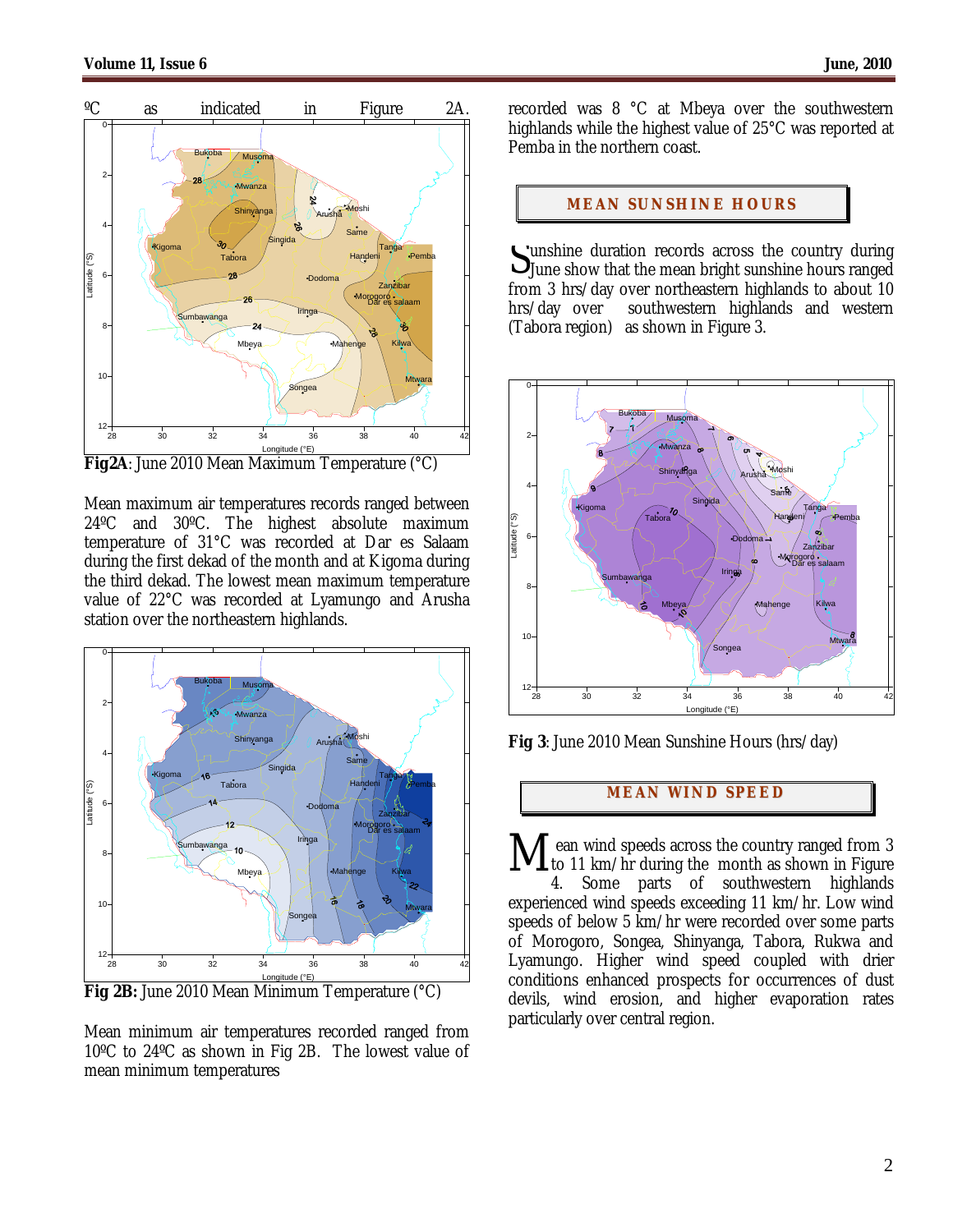

### **AGROMETEOROLOGICAL SUMMARY**

uring the month of June 2010 most farmers were **D**uring the month of June 2010 most farmers were engaged in harvesting of crops mainly maize, paddy and beans over most areas of bimodal rainfall regime. Most crops were generally in good state as reported over the Lake Victoria basin and northeastern highlands. Crop harvest is anticipated to be good over most of the areas though poor harvest of maize have been reported over Magu, Kwimba and Kilosa district due to inadequate soil moisture supply enhanced by earlier cessation of the seasonal rains.

Over unimodal areas, farmers were continuing with maize, beans, paddy, sunflower, sorghum and millet harvest, and yield prospects is generally good, though some areas like Ismani in Iringa (north) and Nzega in Tabora experienced poor crop performance due to inadequate soil moisture supply enhanced by earlier cessation of the seasonal rains.

Market supply for cassava over several areas continued fairly well.

Pasture and water availability are good and livestock conditions are normal.

### **HYDROMETEOROLOGICAL SUMMARY**

**W** ater levels in lakes, dams and river flows were maintained during the month, thus water availability maintained during the month, thus water availability for human and industrial use, and hydro power generation is good.

### **ENVIRONMENTAL SUMMARY**

ool temperatures over most areas in the country have led to comfortable conditions although over high ground areas cold temperatures were uncomfortable as reported from Mbulu and Meru districts (northeastern highlands and southwestern highlands. C

### **EXPECTED SYNOPTIC SITUATION DURI NG J ULY 201 0**

ea Surface Temperatures (SSTs) are projected to  $S<sub>en</sub>$  Surface Temperatures (SSTs) are projected to remain warm over south-western tropical Indian Ocean including the Mozambique Channel. Southeasterly to easterly wind anomaly is projected over the Indian Ocean coupled with atmospheric convection and warm Sea surface Temperatures. This condition indicates enhanced phase of convection for the month of July 2010 mainly for the Coastal areas and southwestern highlands.

### **EXPECTED WEATHER DURING JULY 201 0**

ake Victoria basin (Kagera, Mwanza, Mara regions Lake Victoria basin (Kagera, Mwanza, Mara regions<br>Land Kibondo areas): is expected to feature normal dry season. Shinyanga is expected to feature dry and warm conditions.